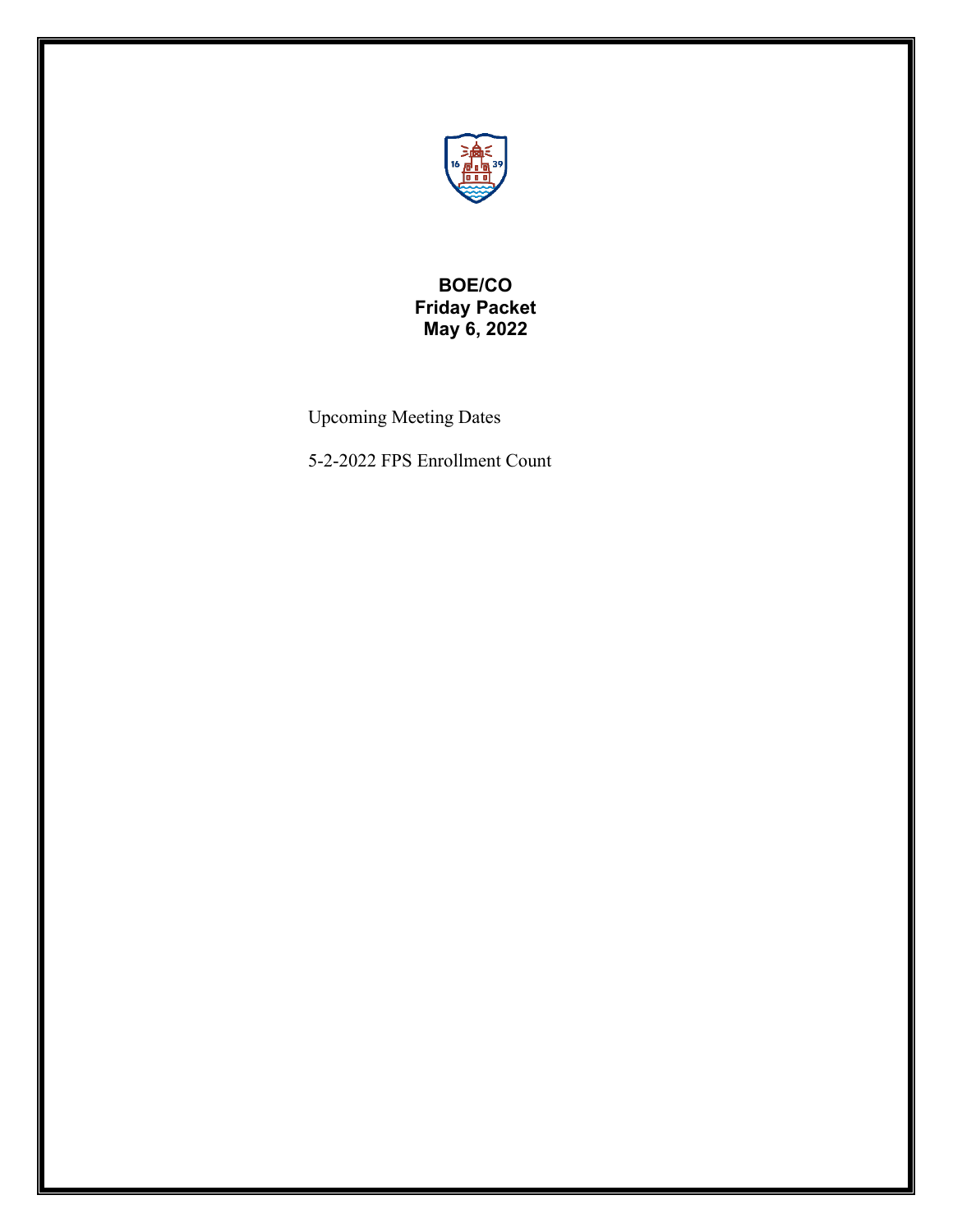

Upcoming Board of Education Meeting Dates **2022**

| <b>May 10</b> | 7:30 PM        | Regular Meeting<br><b>CO Board Room</b><br>501 Kings Hwy East                                       |
|---------------|----------------|-----------------------------------------------------------------------------------------------------|
| May 17        | 5:00 PM        | <b>Policy Committee Meeting</b><br><b>Superintendent Conference Room</b><br>501 Kings Hwy East      |
| <b>May 18</b> | 2:30 PM        | <b>Facilities Committee Meeting</b><br><b>Superintendent Conference Room</b><br>501 Kings Hwy East  |
| <b>May 24</b> | <b>7:00 PM</b> | Special Meeting – Student Awards<br>Roger Ludlowe Middle School Auditorium<br>689 Unquowa Road      |
| <b>May 25</b> | 7:30 PM        | <b>Special Meeting</b><br><b>CO Board Room</b><br>501 Kings Hwy East                                |
| June 1        | 3:30 PM        | Finance and Budget Committee Meeting<br><b>Superintendent Conference Room</b><br>501 Kings Hwy East |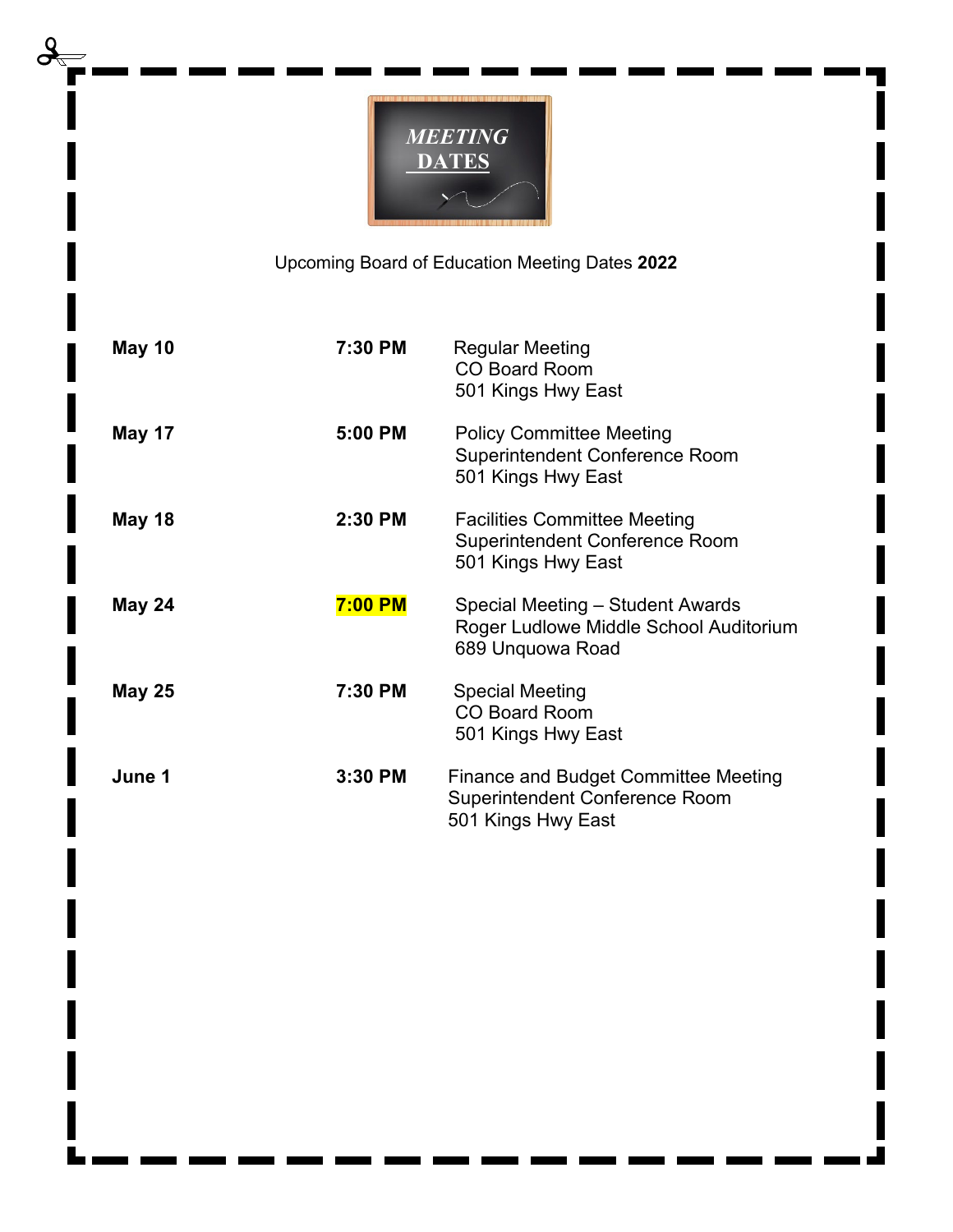### **5/02/2022**

### **FAIRFIELD PUBLIC SCHOOLS ENROLLMENT - ELEMENTARY**

|                     | PRE-K | <b>KIND</b>  | 1            | $\overline{\mathbf{2}}$ | 3      | 4               | 5      | <b>TOTAL</b> |
|---------------------|-------|--------------|--------------|-------------------------|--------|-----------------|--------|--------------|
|                     |       |              |              |                         |        |                 |        |              |
| Burr                |       | 20           | 18           | 20                      | 21     | 17              | 18     |              |
|                     |       | 20           | $16\,$       | 21                      | 19     | 16              | 17     |              |
|                     |       | 19           | 18           | 21                      | 21     | 18              | 18     |              |
|                     |       |              |              |                         |        |                 |        |              |
|                     |       |              |              |                         |        |                 |        |              |
|                     |       | 59           | 52           | 62                      | 61     | 51              | 53     | 338          |
|                     |       |              |              |                         |        |                 |        |              |
| Dwight              |       | 17           | 23           | 23                      | 21     | 24              | 24     |              |
|                     |       | $16\,$       | 23           | 24                      | 21     | 24              | 22     |              |
|                     |       |              |              |                         |        |                 |        |              |
|                     |       |              |              |                         |        |                 |        |              |
|                     |       | 33           | 46           | 47                      | 42     | 48              | 46     | 262          |
|                     |       |              |              |                         |        |                 |        |              |
| <b>Holland Hill</b> |       | 21           | 21           | 18                      | 18     | 18              | 24     |              |
|                     |       | 21           | 20           | 18                      | 18     | 18              | 25     |              |
| Math Academy        |       | 19           | 19           | 18                      | 19     | 18<br>20        | 19     |              |
|                     |       | 61           | 60           | 54                      | 55     | 74              | 68     | 372          |
|                     |       |              |              |                         |        |                 |        |              |
| Jennings            |       | 22           | 19           | 17                      | 20     | 20              | 24     |              |
|                     |       | 23           | 19           | 16                      | 21     | 20              | 22     |              |
|                     |       |              |              | 17                      |        |                 |        |              |
|                     |       | 45           | 38           | 50                      | 41     | 40              | 46     | 260          |
|                     |       |              |              |                         |        |                 |        |              |
| <b>McKinley</b>     |       | $16\,$       | 16           | 17                      | 23     | 18              | 24     |              |
|                     |       | 17           | 18           | 15                      | 22     | 19              | 24     |              |
|                     |       | 16           | 18           | 18                      | 21     | 17              | 23     |              |
|                     |       | 17<br>1      | 18           | 18                      | 22     |                 | 23     |              |
|                     |       | 67           | 70           | 68                      | 88     | 54              | 94     | 441          |
|                     |       |              |              |                         |        |                 |        |              |
| Mill Hill           |       | 18           | 21           | 18                      | 21     | 21              | 18     |              |
|                     |       | 17           | 19           | 18                      | 23     | 20              | 17     |              |
|                     |       | 19           | 20           | 17                      | 21     | 21              | 19     |              |
|                     |       | 18           |              |                         |        |                 |        |              |
|                     |       | 72           | 60           | 53                      | 65     | 62              | 54     | 366          |
|                     |       |              |              |                         |        |                 |        |              |
| No. Stratfield      |       | 20           | 18           | 18                      | 20     | 24              | 19     |              |
|                     |       | 20           | 18           | 18                      | 20     | 23              | 21     |              |
|                     |       | $20\,$<br>21 | 18<br>$16\,$ | 17<br>$18\,$            | 20     | 24              | 20     |              |
|                     |       |              |              |                         |        |                 |        |              |
|                     |       | 81           | 70           | 71                      | 60     | $\overline{71}$ | 60     | 413          |
|                     |       |              |              |                         |        |                 |        |              |
| Osborn Hill         |       | 23           | 20           | 18                      | 22     | 20              | 21     |              |
|                     |       | 23           | 20           | 18                      | 22     | 21              | 21     |              |
|                     |       | 23<br>23     | 20           | $18\,$<br>17            | 23     | 21              | $20\,$ |              |
|                     |       |              |              |                         |        |                 |        |              |
|                     |       | 92           | 60           | 71                      | 67     | 62              | 62     | 414          |
|                     |       |              |              |                         |        |                 |        |              |
| Riverfield          |       | $19$         | 17           | 20                      | 22     | 23              | 19     |              |
|                     |       | 20           | $17\,$       | 18                      | $20\,$ | 23              | 19     |              |
|                     |       | 20<br>20     | 15           | 19                      | 21     | 23              | 19     |              |
|                     |       |              |              |                         |        |                 |        |              |
|                     |       | 79           | 49           | 57                      | 63     | 69              | 57     | 374          |